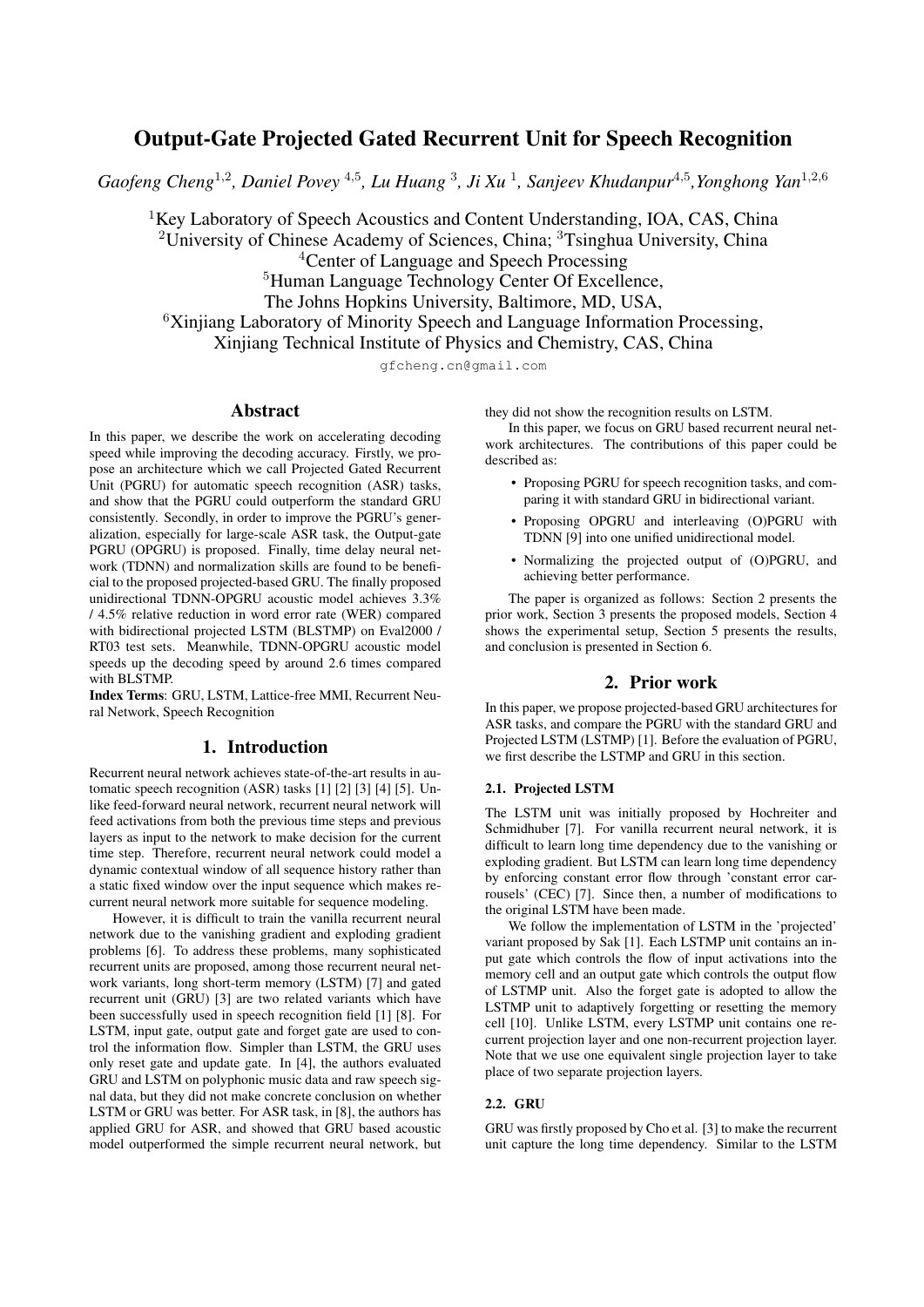unit, the GRU also has gating mechanism to modulate the flow of information through the unit.

In our experiments, we implement the standard GRU which is similar to [4] and formulation is:

$$
r_t = \sigma(W_{rx}x_t + W_{rh}h_{t-1} + b_r) \tag{1}
$$

$$
z_t = \sigma(W_{zx}x_t + W_{zh}h_{t-1} + b_z) \tag{2}
$$

$$
\tilde{h}_t = \tanh(W_{\tilde{h}x}x_t + W_{\tilde{h}h}(r_t \odot h_{t-1}) + b_{\tilde{h}}) \quad (3)
$$

$$
h_t = (1 - z_t) \odot \tilde{h}_t + z_t \odot h_{t-1} \tag{4}
$$

$$
y_t = h_t \tag{5}
$$

where the memory cell activation  $h_t$  at time t is a linear interpolation of the previous activation  $h_{t-1}$  and the activation candidate  $\tilde{h}_t$  at time t,  $r_t$  is the reset gate and  $z_t$  is the update gate.  $y_t$  is the output of GRU.  $\odot$  is element-wise multiplication and  $\sigma$  stands for Sigmoid non-linear activation. The W terms denote weight matrices (e.g.  $W_{rx}$  is the weight matrix from the reset gate to the input).

For the standard GRU [4], the activation candidate is computed similarly to the traditional recurrent neural network,  $z_t$ decides how much the GRU update its memory cell activation and  $r_t$  is used to forget the previously computed state. Different from LSTM, GRU does not have a separate memory cell, and its memory cell is exposed to the next step calculation directly.

# 3. Proposed model

#### 3.1. Projected GRU

Different from the standard GRU architecture, the PGRU has one projection layer, formulation is:

$$
r_t = \sigma(W_{rx}x_t + W_{rs}s_{t-1} + b_r) \tag{6}
$$

$$
z_t = \sigma(W_{zx}x_t + W_{zs}s_{t-1} + b_z) \tag{7}
$$

$$
\tilde{h}_t = \tanh(W_{\tilde{h}x}x_t + W_{\tilde{h}s}(r_t \odot s_{t-1}) + b_{\tilde{h}}) \quad (8)
$$

$$
h_t = (1 - z_t) \odot \tilde{h}_t + z_t \odot h_{t-1} \tag{9}
$$

$$
y_t = W_{yh}h_t \tag{10}
$$

$$
s_t = y_t[0:r-1] \tag{11}
$$

where  $W_{uh}$  is the projection matrix, which projects the  $h_t$  into  $y_t$  with a lower dimension.  $s_t$  is the projected recurrence. And r is the projected recurrence dimension.  $y_t$  is the output of PGRU. The dimension of  $r_t$  is the same as the projected recurrence dimension, and the dimension of  $z_t$  is the same as memory cell dimension.

Under our setup, the projected memory cell contains recurrent and non-recurrent part, the recurrent part will be used as the recurrence of PGRU, and all the projected memory cell will be fed into next layer as the output of PGRU. The  $s_t$  mismatches the dimension of  $h_t$ , so we still use  $h_{t-1}$  for the calculation of  $h_t$ . With the projection layer, we can preserve a memory cell with higher dimension while keeping the model size small. The existence of non-recurrent part in projected memory cell can keep a higher output dimension without increasing the model size obviously.

### 3.2. Output-gate Projected GRU

The reset gate  $r_t$  allows the model to delete past memory by forgetting the previously computed states. From Fig.1 we can see, the PGRU's reset gates (Sigmoid function) tend to get saturated. This means reset gates from different layers remain or



Figure 1: *Average activation values of different reset gates of one 3-layer Bidrectional PGRU on Fisher + Switchboard task.*

delete most of the previously computed states. We believe that computational redundancy exists in the PGRU reset gate. Also the saturated reset gate will hamper the back propagation during model training. But different from [11], we remove the reset gate and replace it with an output gate. The existence of projection layer breaks the inherent value bound of the GRU, the output gate can help regulate how much the cell information is exposed to the projected output. Another modification of PGRU is using  $h_{t-1}$  to replace  $s_{t-1}$  in Eq.(8). Our experiments show that the proposed OPGRU outperforms PGRU on large-scale speech recognition task. The equations of proposed Output-gate Projected GRU (OPGRU) are as follow:

$$
o_t = \sigma(W_{ox}x_t + W_{os}s_{t-1} + b_o) \tag{12}
$$

$$
z_t = \sigma(W_{zx}x_t + W_{zs}s_{t-1} + b_z) \tag{13}
$$

$$
\tilde{h}_t = \tanh(W_{\tilde{h}x}x_t + U_{\tilde{h}h} \odot h_{t-1} + b_{\tilde{h}}) \qquad (14)
$$

$$
h_t = (1 - z_t) \odot \tilde{h}_t + z_t \odot h_{t-1} \tag{15}
$$

$$
\tilde{y}_t = o_t \odot h_t \tag{16}
$$

$$
y_t = W_{y\tilde{y}}\tilde{y}_t \tag{17}
$$

$$
s_t = y_t[0:r-1]
$$
 (18)

where  $U_{\tilde{h}h}$  is learnable vector, we use vector instead of matrix to reduce the model parameter. The dimension of  $o_t$  and  $z_t$  is the same as memory cell dimension.

### 4. Experimental setup

All our experiments were conducted under the Kaldi speech recognition toolkit [12]. We focus on 2000 Hr Fisher + Switchboard large vocabulary continuous speech recognition (LVCSR) task, also report some results on 80 Hr AMI single distant microphone (SDM) [13] [14], 200 Hr Ted-lium [15] and 300 Hr Switchboard (SWBD) LVCSR tasks. The training criterion is phone-level sequence training, using the lattice-free MMI objective [16] on outputs of frame rate 33 Hz. 40-dimensional Mel-frequency cepstral coefficients (MFCCs) without cepstral truncation are used as the input into the neural network [17].

The experimental setups for AMI SDM, Ted-lium and Switchboard are the same as the ones described in [18], the AMI SDM LVCSR system is trained with numerator lattices generated from the parallel AMI individual headset microphone (IHM) data [19]. Fisher + Switchboard LVCSR system is the same as the one in [16]. We use speed-perturbation technique [20] for 3-fold data augmentation; and iVector to perform instantaneous adaption of the neural network [21]. The i-Vector is used to provide information about the mean offset of the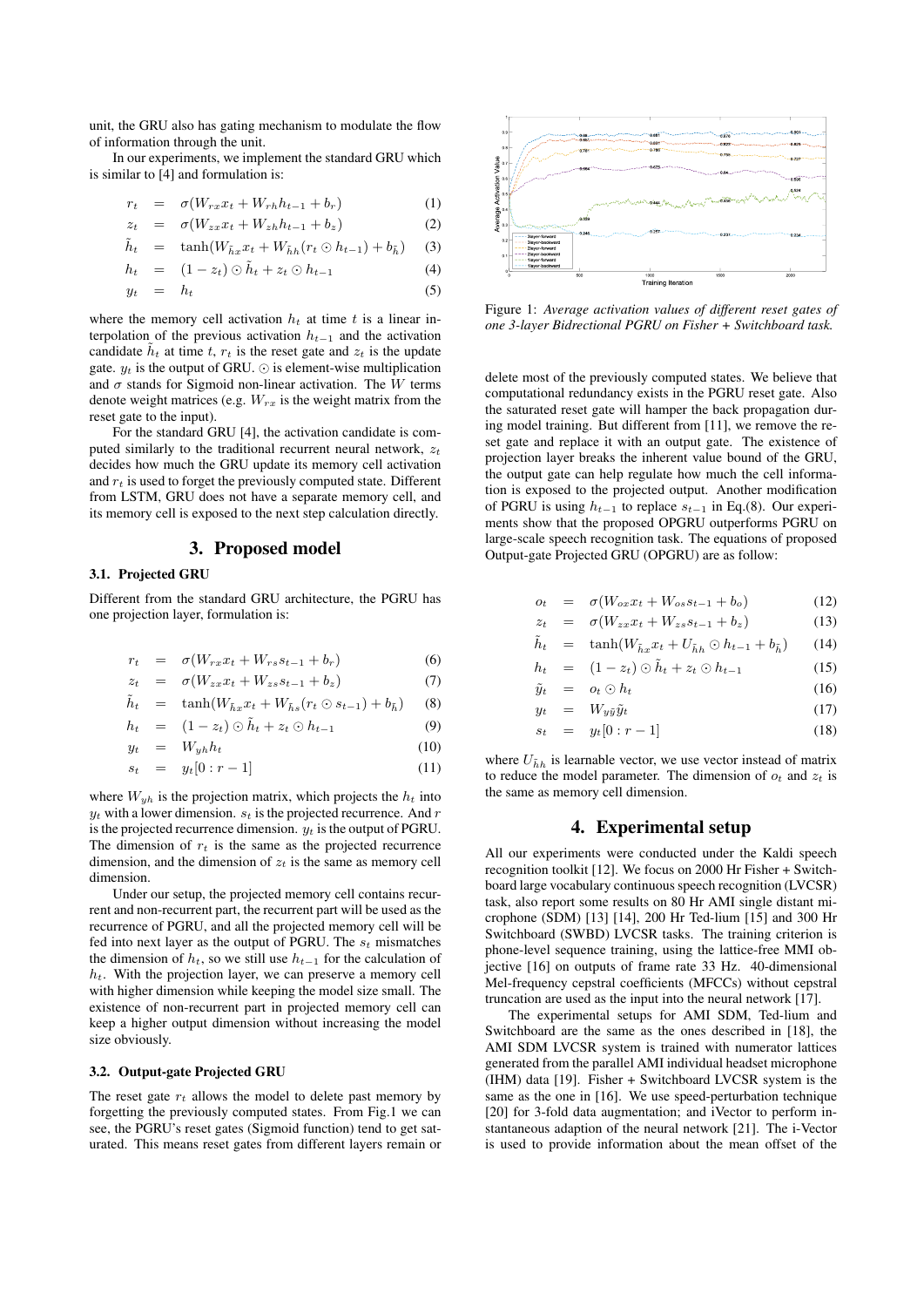|                                                                                                                                                       | AMI SDM   |               |        |                  | 300 Hr SWBD |                     |              |        |             |                       |       |
|-------------------------------------------------------------------------------------------------------------------------------------------------------|-----------|---------------|--------|------------------|-------------|---------------------|--------------|--------|-------------|-----------------------|-------|
| Model                                                                                                                                                 | Parameter | Cell          | Layer  |                  | $WER(\%)$   | Parameter           | Cell         | Layer  |             | $WER(\%)$ on Eval2000 |       |
|                                                                                                                                                       | Size      | Dimension $1$ | Number | Dev              | Eval        | Size                | Dimension    | Number | <b>SWBD</b> | Callhome              | Total |
| <b>BGRU</b>                                                                                                                                           | 11.3M     | 360           |        | 40.8             | 44.1        | 14.9M               | 360          |        | 10.3        | 20.0                  | 15.2  |
| <b>BPGRU</b>                                                                                                                                          | 12.5M     | 1024-128-128  |        | 37.8             | 41.1        | 15.3M               | 1024-128-128 |        | 9.5         | 18.6                  | 14.2  |
| <b>BGRU</b>                                                                                                                                           | 24.9M     | 600           |        | 41.6             | 44.5        | 30.8M               | 600          |        | 10.3        | 19.9                  | 15.1  |
| <b>BPGRU</b>                                                                                                                                          | 24.8M     | 1024-256-256  |        | 37.8             | 41.1        | 30.0M               | 1024-256-256 |        | 9.4         | 18.4                  | 14.0  |
|                                                                                                                                                       |           | Ted-Lium      |        |                  |             | 2000 Hr Fisher+SWBD |              |        |             |                       |       |
| Model                                                                                                                                                 | Parameter | Cell          | Laver  |                  | $WER(\%)$   | Parameter           | Cell         | Laver  |             | $WER(\%)$ on Eval2000 |       |
|                                                                                                                                                       | Size      | Dimension     | Number | $\overline{Dev}$ | Eval        | Size                | Dimension    | Number | <b>SWBD</b> | Callhome              | Total |
| <b>BGRU</b>                                                                                                                                           | 14.4M     | 360           |        | 9.3              | 9.3         | 11.9M               | 360          | 2      | 11.0        | 19.7                  | 15.5  |
| <b>BPGRU</b>                                                                                                                                          | 14.9M     | 1024-128-128  |        | 7.9              | 8.4         | 12.0M               | 1024-128-128 | $\sim$ | 10.6        | 19.0                  | 14.8  |
| <b>BGRU</b>                                                                                                                                           | 30.1M     | 600           |        | 9.0              | 9.2         | 31.0M               | 600          |        | 10.2        | 17.8                  | 14.2  |
| <b>BPGRU</b>                                                                                                                                          | 29.4M     | 1024-256-256  |        | 8.1              | 8.4         | 30.1M               | 1024-256-256 |        | 9.9         | 17.6                  | 13.9  |
| $P = P + P$<br>$\sim$ $\sim$ $\sim$ $\sim$ $\sim$ $\sim$ $\sim$ $\sim$<br>$\cdots$<br>$\sim$ $\sim$ $\sim$ $\sim$<br>$\sim$ $\sim$ $\sim$<br>$\cdots$ |           |               |        |                  |             |                     |              |        |             |                       |       |

Table 1: *WER for BGRU and BPGRU.*

1. For Cell Dimension 1024-256-256: cell size - 1024, recurrent and non-recurrent dimension - 256.

Table 2: *Configurations of various models.*

| Model             | Architecture <sup>1</sup>                        | Latency $\sim$ |
|-------------------|--------------------------------------------------|----------------|
| <b>BLSTMP</b>     | $[L_f, L_b], [L_f, L_b], [L_f, L_b]$             | 2020           |
| <b>BPGRU</b>      |                                                  | 2020           |
| <b>TDNN-LSTMP</b> | $T^{100}T^{100}T^{100}L_f^f,T L_f T L_f T L_f$   | 200            |
| <b>TDNN-PGRU</b>  | $T^{100}T^{100}T^{100}P_{f}T T T P_{f}T T P_{f}$ | 200            |
| <b>TDNN-OPGRU</b> | $T^{100}T^{100}T^{100}O_f T T O_f T T O_f$       | 200            |

<sup>1.</sup> Forward LSTMP -  $L_f$ , backward LSTMP -  $L_b$ , forward PGRU -  $P_f$ , backward PGRU -  $P_b$ , TDNN - T, forward OPGRU -  $O_f$ , default layer frame-rate - 33 Hz and other frame rates are specified in the super-script.

<sup>2.</sup> See [22] for the definition of latency. We use the same training and decoding configuration for BLSTMP as that in [22]. Also TDNN-PGRU and TDNN-OPGRU have the same configuration as TDNN-LSTM-C in [22], just with LSTMP layers replaced, so they have the same latency.

speaker's data, so cepstral normalization is not necessary.

#### 4.1. Neural network configuration

The baseline BLSTMP and TDNN-LSTMP neural networks are the same as the models described in [18] [22]. Regarding the projection layers in LSTMP, PGRU and OPGRU in this paper, the dimensions of projected recurrence and projected nonrecurrence are always one quarter the cell dimension. For instance, if the memory cell dimension is 1024, the recurrence projection would be of dimension 256 and the output dimension would be 512. The model details are shown in Table 2. The default cell dimension is 1024 unless specified.

Additional temporal context was found to be beneficial for TDNN-LSTMP used in AMI tasks. So additional TDNN layers between successive recurrent layers were used to provide additional context for TDNN-{LSTMP, PGRU, OPGRU} in AMI SDM task. This leads to larger model parameter size and additional latency for TDNN-{LSTMP, PGRU, OPGRU} in AMI SDM task.

### 5. Results

# 5.1. BPGRU vs BGRU

We began by comparing the standard GRU based recurrent neural network architectures with the proposed PGRU based recurrent neural network architectures, specially in the bidirectional variant. For fair comparison, we tuned the parameter size of both bidirectional PGRU (BPGRU) and bidirectional GRU (BGRU) to keep them with the same model size. On the AMI SDM LVCSR task, BPGRU achieves an average relative word error rate (WER) reduction of 7.7% over the BGRU, and the figure is 11.0% on Ted-lium, 7.0% on Switchboard, 3.4% on Fisher + Switchboard. For the Eval2000 test set, we care more

Table 3: *Interleaving PGRU and OPGRU with TDNN.*

| Model on AMI SDM     | Parameter | $WER(\%)$                          |                       |  |  |
|----------------------|-----------|------------------------------------|-----------------------|--|--|
|                      | Size      | Dev                                | Eval                  |  |  |
| <b>TDNN-PGRU</b>     | 36.5M     | 35.9                               | 39.0                  |  |  |
| <b>TDNN-OPGRU</b>    | 38.7M     | 36.3                               | 39.6                  |  |  |
| Model on Ted-lium    | Parameter | $\overline{\text{W}}\text{ER}(\%)$ |                       |  |  |
|                      | Size      | Dev                                | Test                  |  |  |
| <b>TDNN-PGRU</b>     | 30.2M     | 8.0                                | 7.7                   |  |  |
| <b>TDNN-OPGRU</b>    | 32.4M     | 7.9                                | 8.0                   |  |  |
| Model on SWBD        | Parameter |                                    | $WER(\%)$ on Eval2000 |  |  |
|                      | Size      | <b>SWBD</b>                        | Total                 |  |  |
| <b>TDNN-PGRU</b>     | 32.7M     | 9.0                                | 13.3                  |  |  |
| <b>TDNN-OPGRU</b>    | 34.9M     | 9.1                                | 13.3                  |  |  |
| Model on Fisher+SWBD | Parameter | $WER(\%)$ on Eval2000              |                       |  |  |
|                      | Size      | <b>SWBD</b>                        | Total                 |  |  |
| <b>TDNN-PGRU</b>     | 32.8M     | 9.1                                | 12.9                  |  |  |
| <b>TDNN-OPGRU</b>    | 34.9M     | 8.6                                | 12.0                  |  |  |

Table 4: *WER after applying normalization.*

| Model on 2000 Hr Fisher+SWBD | Eval2000    |       | RT <sub>03</sub> |       |  |
|------------------------------|-------------|-------|------------------|-------|--|
|                              | <b>SWBD</b> | Total | Fsh              | Total |  |
| <b>TDNN-PGRU</b>             | 9.1         | 12.9  | 9.9              | 12.4  |  |
| <b>TDNN-NormPGRU</b>         | 8.5         | 12.0  | 9.1              | 11.3  |  |
| <b>TDNN-OPGRU</b>            | 8.6         | 12.0  | 9.3              | 11.7  |  |
| <b>TDNN-NormOPGRU</b>        | 8.1         | 11.8  | 8.9              | 11.0  |  |
| <b>TDNN-LSTMP</b>            | 8.2         | 12.0  | 9.4              | 11.4  |  |
| TDNN-NormLSTMP               | 8.1         | 12.3  | 9.6              | 11.6  |  |

about the WER on the total test set, but for convenience, we also show the Switchboard (SWBD) and Callhome subset results in the table. The BPGRU gains consistent improvement compared with BGRU on all tested LVCSR tasks. As for the reason why PGRU outperforms standard GRU, we believe that, the PGRU could preserve a larger memory cell dimension compared with the standard GRU with the same model size.

#### 5.2. TDNN-PGRU vs TDNN-OPGRU

In this section, we firstly explored the effect of interleaving PGRU with TDNN. From Table 1 and Table 3 we can see, compared with 3-layer 1024-256-256 BPGRU in Table 1, TDNN-PGRU gains a 5.1% relative reduction in WER on AMI SDM LVCSR task and the figure is 3.6% on Ted-lium LVCSR task, 5.0% on Switchboard LVCSR task, 7.2% on Fisher + Switchboard LVCSR task. Overall, the improvement indicates that interleaving TDNN is beneficial for the proposed Projected-based **GRU** 

Secondly, we proposed TDNN-OPGRU by replacing PGRU with OPGRU. From Table 3 we can see, for the three relative small-scale ASR tasks, TDNN-OPGRU performs the same as or slightly worse than the TDNN-PGRU, but for the 2000 Hr Fisher+Switchboard ASR task, TDNN-OPGRU gains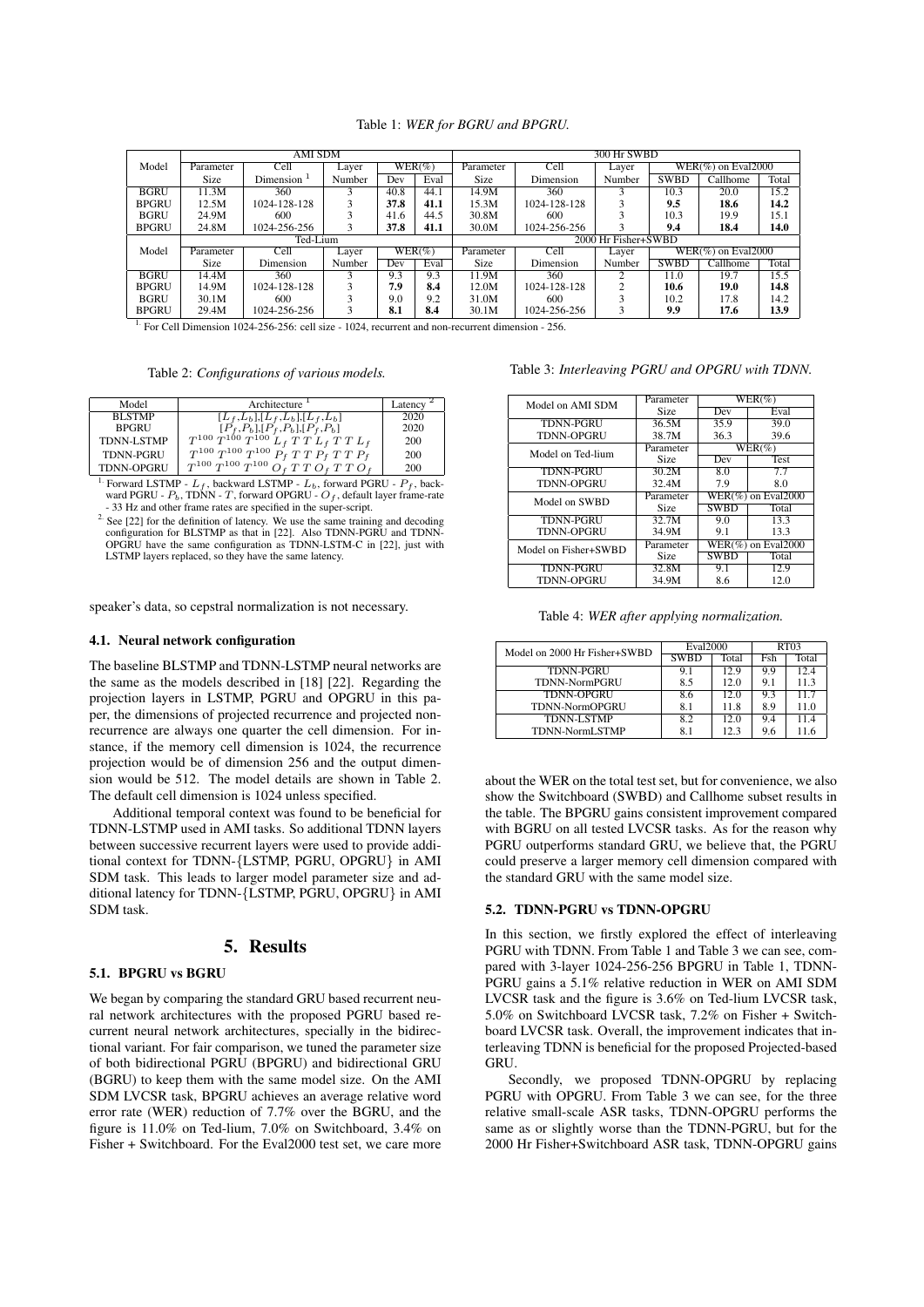|  |  | Table 5: WER comparison between LSTMP and OPGRU. |  |  |  |  |
|--|--|--------------------------------------------------|--|--|--|--|
|--|--|--------------------------------------------------|--|--|--|--|

| Model on 2000 Hr Fisher+SWBD                            | Model | <b>Eval2000</b> |          |       | RT03 |             |                          |
|---------------------------------------------------------|-------|-----------------|----------|-------|------|-------------|--------------------------|
|                                                         | Size  | <b>SWBD</b>     | Callhome | Total | Fsh  | <b>SWBD</b> | Total                    |
| Xiong et al. [23] BLSTM, spatial smoothing              |       | 8.6             | 15.4     |       | ۰    |             |                          |
| Xiong et al. [23] BLSTM, spatial smoothing, 27k senones |       | 8.3             | 15.3     |       | -    | -           | $\overline{\phantom{a}}$ |
| <b>BLSTMP</b>                                           | 41.3M | 8.5             | 15.3     | 12.0  | 9.7  | 13.3        | 11.6                     |
| BLSTMP+dropout                                          |       | 8.4             | 15.4     | 12.0  | 9.2  | 13.0        | 11.2                     |
| <b>TDNN-LSTMP</b>                                       |       | 8.2             | 15.4     | 12.0  | 9.4  | 13.3        | 11.4                     |
| BatchnormTDNN-LSTMP                                     | 39.7M | 8.3             | 16.4     | 12.4  | 9.8  | 13.9        | 11.9                     |
| BatchnormTDNN-LSTMP+dropout                             |       | 8.2             | 15.5     | 12.0  | 9.2  | 13.0        | 11.2                     |
| <b>TDNN-NormOPGRU</b>                                   |       | 8.1             | 15.3     | 11.8  | 8.9  | 12.9        | 11.0                     |
| BatchnormTDNN-NormOPGRU                                 | 34.9M | 8.2             | 15.5     | 11.9  | 8.4  | 12.6        | 10.6                     |
| BatchnormTDNN-NormOPGRU+dropout <sup>1</sup>            |       | 8.3             | 14.7     | 11.6  | 8.5  | 12.6        | 10.7                     |

<sup>1.</sup> Dropout is applied to the OPGRU's output gate and update gate, similar to dropout Location 4 in paper [18].

obvious improvement on total Eval2000 test set. From Table 3, we could get the conclusion that OPGRU generalizes better than PGRU across different data sets.

#### 5.3. Normalization in OPGRU and PGRU

There have been prior works on applying batch normalization on recurrent neural networks [11] [24]. The author in [11], used Rectified Linear Unit (ReLU) for the GRU, so in order to reduce the activation value of ReLU, they use batch normalization. To stabilize the output of projected-based GRU, after the projection layer, we apply batch normalization in the forward direction. For the projected recurrence ( $s_t$  in Eq.11 and Eq.18), we normalize them in the way same as Hinton's layer normalization [25], except we do no mean subtraction, only variance normalization. We call PGRU and OPGRU with normalization NormPGRU and NormOPGRU.

From Table 4 we can see, the TDNN-NormPGRU gains 7.0% / 8.9% relative reduction in WER compared with TDNN-PGRU on total Eval2000 / RT03 test sets. The relative reduction in WER for TDNN-NormOPGRU over TDNN-OPGRU is 1.7% / 6.0% on total Eval2000 / total RT03 test sets. However the proposed normalization method does not benefit the TDNN-LSTMP in decoding accuracy.

### 5.4. Comparing NormOPGRU with LSTMP

In previous section, the proposed normalization is proved to be trivial to the LSTMP unit, so in the rest of the paper, normal LSTMP is adopted. For comparison, we show BLSTM results from Xiong et al. [23]. It should be noted that we can get better accuracy with feature-fusion [26]. For decoding setup, we only use fisher and switchboard training transcripts to build the 4-gram language model. In general, our BLSTMP baseline is comparable to those of [23]. From Table 5 we can see, applying both batch normalization in TDNN layers and per-frame dropout [18] in the LSTMP/NormOPGRU can slightly improve the decoding results. From the acoustic models in Table 5 we can see, compared with the BLSTMP or TDNN-LSTMP, the proposed TDNN-NormOPGRU can achieve 3.3% / 4.5% relative reduction in WER on Eval2000 / RT03 test sets.

Decoding speed, commonly measured by real time factor (RTF), is important for online acoustic model deploy. Fixed chunk and additional chunk context are used for our recurrent neural network during training and decoding. For decoding setup in Table 6, the acoustic models are decoded with chunk-width  $1500\text{ms}^1$  with 500ms additional chunk context<sup>2</sup>. For the unidirectional recurrent neural networks, we adopted state-saving decoding strategy [22], which copy the state across chunks to reduce latency. From Table 6 we can see, state-saving TDNN-NormOPGRU can speed up decoding by 2.6 times

| Table 6: Real time factor for various models. |  |  |  |  |
|-----------------------------------------------|--|--|--|--|
|-----------------------------------------------|--|--|--|--|

| Model on $Fisher+SWBD1$   | Eval2000    |       | RT <sub>03</sub> | <b>RTF</b> |      |
|---------------------------|-------------|-------|------------------|------------|------|
|                           | <b>SWBD</b> | Total | Fsh              | Total      |      |
| BLSTMP+dropout            | 8.4         | 12.0  | 9.2              | 11.2       | 1.78 |
| TDNN-LSTMP+dropout        | 8.2         | 12.0  | 9.2              | 11.2       | 1.19 |
| +state saving decode [22] | 8.1         | 12.1  | 9.4              | 11.4       | 0.99 |
| TDNN-NormOPGRU+dropout    | 8.3         | 11.6  | 8.5              | 10.7       | 0.96 |
| +state saving decode [22] | 8.2         | 11.6  | 8.6              | 10.7       | 0.68 |

| <sup>1.</sup> All the TDNN layers are equipped with batch normalization, TDNN-LSTMP |  |
|-------------------------------------------------------------------------------------|--|
| is the same model as BatchnormTDNN-LSTMP in Table 5.                                |  |

compared with BLSTMP. The state-saving decoding LSTM acoustic models always degrade the performance slightly compared with their non-state-saving counterparts [22]. So under the state-saving decoding setup, the finally proposed TDNN-NormOPGRU is 4.1% / 6.1% relative better than TDNN-LSTMP in WER, and speeds up the decoding by 1.5 times.

# 6. Conclusions

This paper proposed the OPGRU as an alternative for LSTMP. Compared with LSTMP , the simple OPGRU has only two gates and smaller model size. Also, in order to further improve the performance of projected-based GRUs, we combined them with TDNNs and applied batch normalization as well as a variant of layer normalization to them. With all theses techniques adopted, our finally proposed TDNN-NormOPGRU acoustic model enjoyed faster decoding speed and higher decoding accuracy compared with our old LSTMP system.

# 7. Acknowledgements

This work is partially supported by the National Key Research and Development Plan (Nos.2016YFB0801203,2016YFB0801200), the National Natural Science Foundation of China (Nos.11590770- 4,U1536117,11504406,11461141004),the Key Science and Technology Project of the Xinjiang Uygur Autonomous Region (No.2016A03007-1),the Pre-research Project for Equipment of General Information System (No.JZX2017-0994/Y306). We'd like to thank the cooperation project with the Sony (China) Limited.

# 8. References

[1] H. Sak, A. W. Senior, and F. Beaufays, "Long short-term memory based recurrent neural network architectures for large vocabulary

<sup>&</sup>lt;sup>1</sup>Equivalent to 150 frames.

<sup>2</sup>BLSTMP needs both left and right additional chunk context, unidirectional ones only need left additional chunk context.